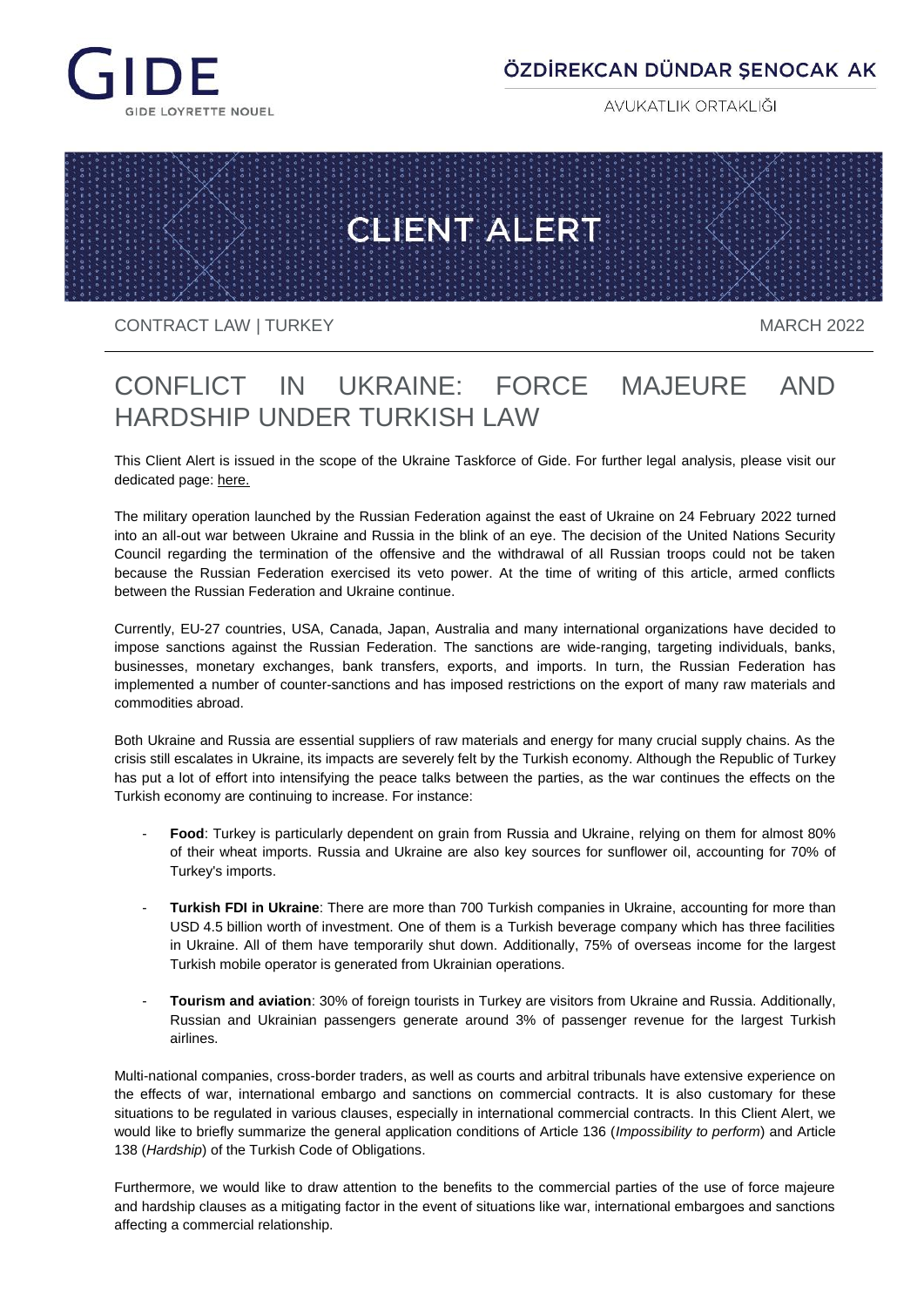# **FORCE MAJEURE AND HARDSHIP UNDER THE TURKISH CODE OF OBLIGATIONS**

According to the principle of contractual freedom, parties to a contract may agree on provisions relating to force majeure events and hardship situations. To the extent that contractual provisions have been set forth in relation to war, international embargoes and sanctions, the assessment should be first conducted within the framework of the contract. In the absence of any such provision, the relevant articles of the Turkish Code of Obligations shall apply:

#### - **Impossibility to perform**

If the performance of a contractual obligation becomes impossible due to reasons that are not attributable to the obligor/debtor, an impossibility to perform, which also includes force majeure events, shall be deemed to have occurred as set out under Article 136 of the Turkish Code of Obligations. If the performance of an obligation is not possible through compulsory execution (for example, if the contractual obligation that needs to be performed is an obligation to act) and the debtor cannot perform its obligation -with no fault that may be attributable to the debtor- or performs it partially due to the war or an international embargo or sanction, the debtor cannot be held liable in relation to such obligation.

#### **Hardship / Excessive difficulty in performance**

There may be extraordinary circumstances which, although not rendering the performance impossible, were not or could not be foreseen by the parties at the time of the conclusion of contract. In this case, hardship as set out under Article 138 of the Turkish Code of Obligations may be deemed to have occurred, provided that specific performance of the debtor cannot be expected due to disruption of the balance of the contractual obligations between the parties and such expectation would violate the principle of good faith. For instance, as impossible performance cannot be considered for substitutable obligations (such as payment obligations), an assessment of hardship could be made.

As per the Article 138 of the Turkish Code of Obligations, hardship and its consequences shall apply provided that the debtor has not yet performed its obligations or has performed its obligations but reserved its rights arising from the hardship. In such situations, the parties may choose to adapt the contract based on their mutual agreements. In case no agreement can be reached and a dispute occurs, the parties may request an adaptation of the contractual terms from the court. The judge will try to restore the balance of the rights and interests of the parties in light of their respective contractual obligations and in accordance with the principle of good faith. If such adaptation is not possible, rescission of the contracts with instantaneous obligations and termination of the contracts with continuing performance obligations may be considered.

# **USE OF FORCE MAJEURE AND HARDSHIP CLAUSES AS CONTRACTUAL PROTECTIONS**

Risk mitigation is primarily achieved through the contracting process, allocating risks among parties in contractual form. Force majeure clauses are more commonly used in international commercial contracts, whereas hardship clauses are less often seen in practice.

## **FORCE MAJEURE CLAUSES**

Force majeure clauses are used in international commercial contracts in order to free one party from liability when an extraordinary event prevents it from fulfilling its obligations. "Force majeure" refers to an event beyond the control of the parties and generally includes events such as wars or armed conflicts. Therefore, force majeure provisions can assuage the consequences of a political crisis on a commercial relationship.

However, such provision must be cautiously negotiated. Force majeure clauses must appear consistently in all interconnected contracts, even when negotiated by separate teams of negotiators and lawyers. The failure to perform an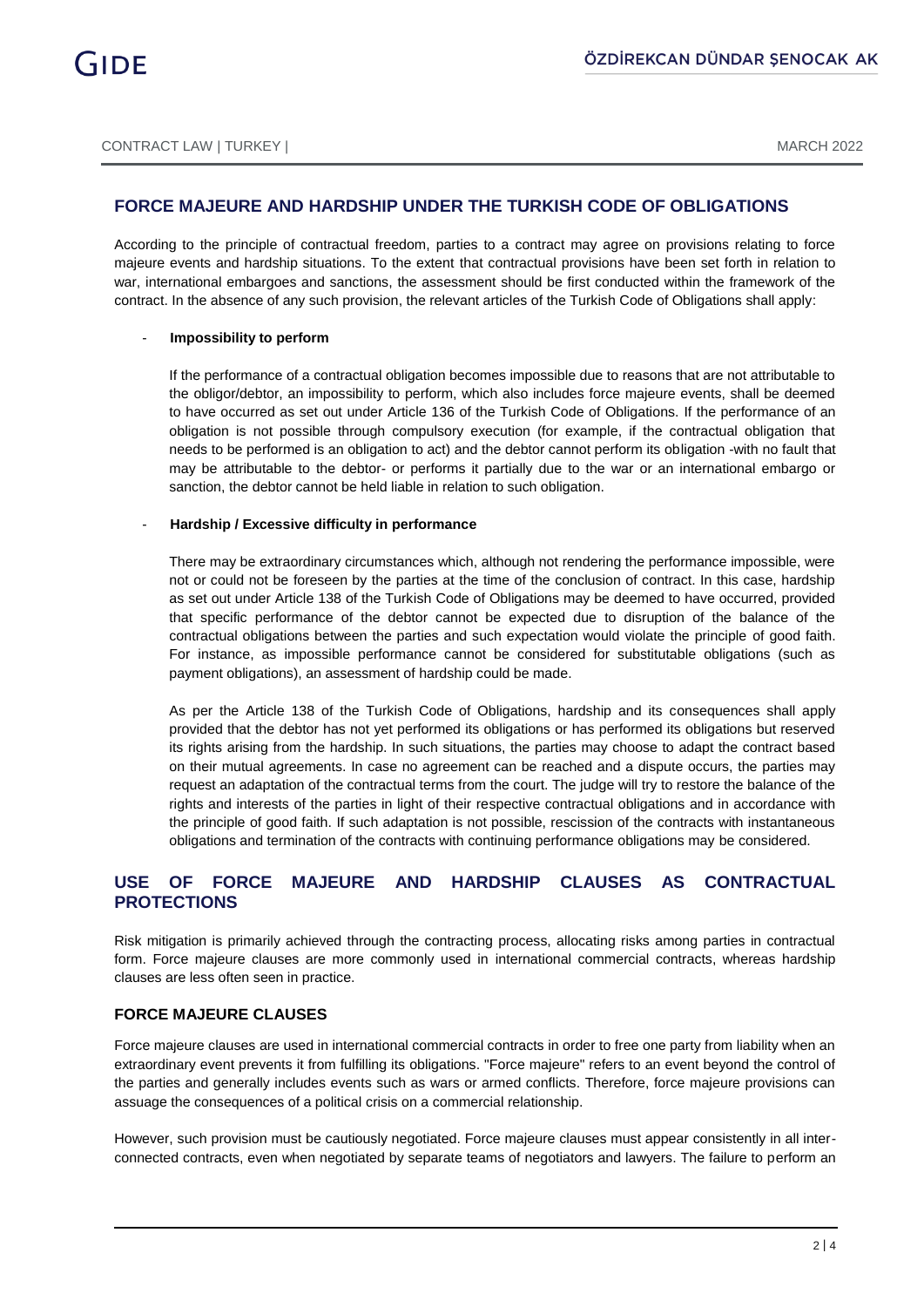obligation, although excused under one contract, may otherwise be cause for termination of another related contract such as a subcontract. While drafting the relevant provision, the following matters should be also taken into account:

- **Compatibility with the choice of applicable law**: The force majeure clause will gain value to the extent that it differs from the force majeure definition existing in the chosen applicable law. Additionally, the clause should not conflict with the mandatory provisions of the chosen applicable law regarding public order.
- **Definition of force majeure**: The provision may either give a broad definition of force majeure by referring to unpredictability, inevitability or irresistibility, externality and non-performance/impossibility as the result of force majeure; or it may give a non-exhaustive (or maybe exhaustive depending on the choice of the contracting parties) list of events including natural disasters; wars, civil unrest and terrorist incidents; disputes related to working life such as strikes and lockdowns; government intervention and legislative change; disruptions in the supply of raw materials and the transportation of goods; accidents in machinery or other equipment or in the production process.
- **Reference to sub-contractors or upstream suppliers:** It may be decided that the party to the main commercial agreement will be relieved of their obligations, provided that the force majeure faced by the sub-contractors or upstream suppliers also affects the party of the main commercial agreement and both of them meet the force majeure conditions in the clause.
- **Notification and evidencing**: The form of the notification, information about the event, its estimated duration, the affected obligations and why they should be suspended, the documents proving the event and the period for which the notification should be made may also be drafted in detail.
- **Effect of force majeure**: Even though the applicable law may only provide that the agreement be terminated in the event that a contractual obligation becomes impossible to fulfil within the agreed timeframe, the contracting parties may foresee other options:

**(i) Suspension**: It may be agreed that force majeure has a suspensive effect in long-term and continuousacting international commercial contracts. In the process when force majeure creates a temporary impossibility, the performance of obligations is suspended and postponed until the end of force majeure circumstances. The contracting parties may decide to suspend the contract by extending the contract period, or suspend it without extension.

**(ii) Renegotiation**: The ability to renegotiate the conditions of the agreement is similar to the structure of hardship clauses. In addition to suspension, the parties may agree that after the force majeure event occurs, their obligations will be mutually suspended and they will meet to re-examine their contract. The obligation to renegotiate obliges the contracting parties to examine the changed conditions together and submit their proposals to restore the deteriorated economic balance of the contract. However, this obligation does not necessarily impose an obligation on the parties to reach a conclusion. The parties will carry out these negotiations according to the principle of honesty and will do their utmost to adapt the contract.

**(iii) Termination**: If the parties do not wish to include the option to renegotiate in the contract, they give one of the parties the right to terminate the contract either directly at the time of force majeure, or at the end of the suspension period.

## **HARDSHIP CLAUSES**

Hardship clauses are meant to address situations in which unforeseen circumstances occur that fundamentally change the balance of the contract, resulting in an unreasonable burden being imposed on one of the contracting parties concerned. Where ongoing performance has become unduly burdensome as a result of an event outside of a party's reasonable control that it could not reasonably have anticipated, the clause can compel the parties to negotiate new contractual terms to accommodate the event's implications.